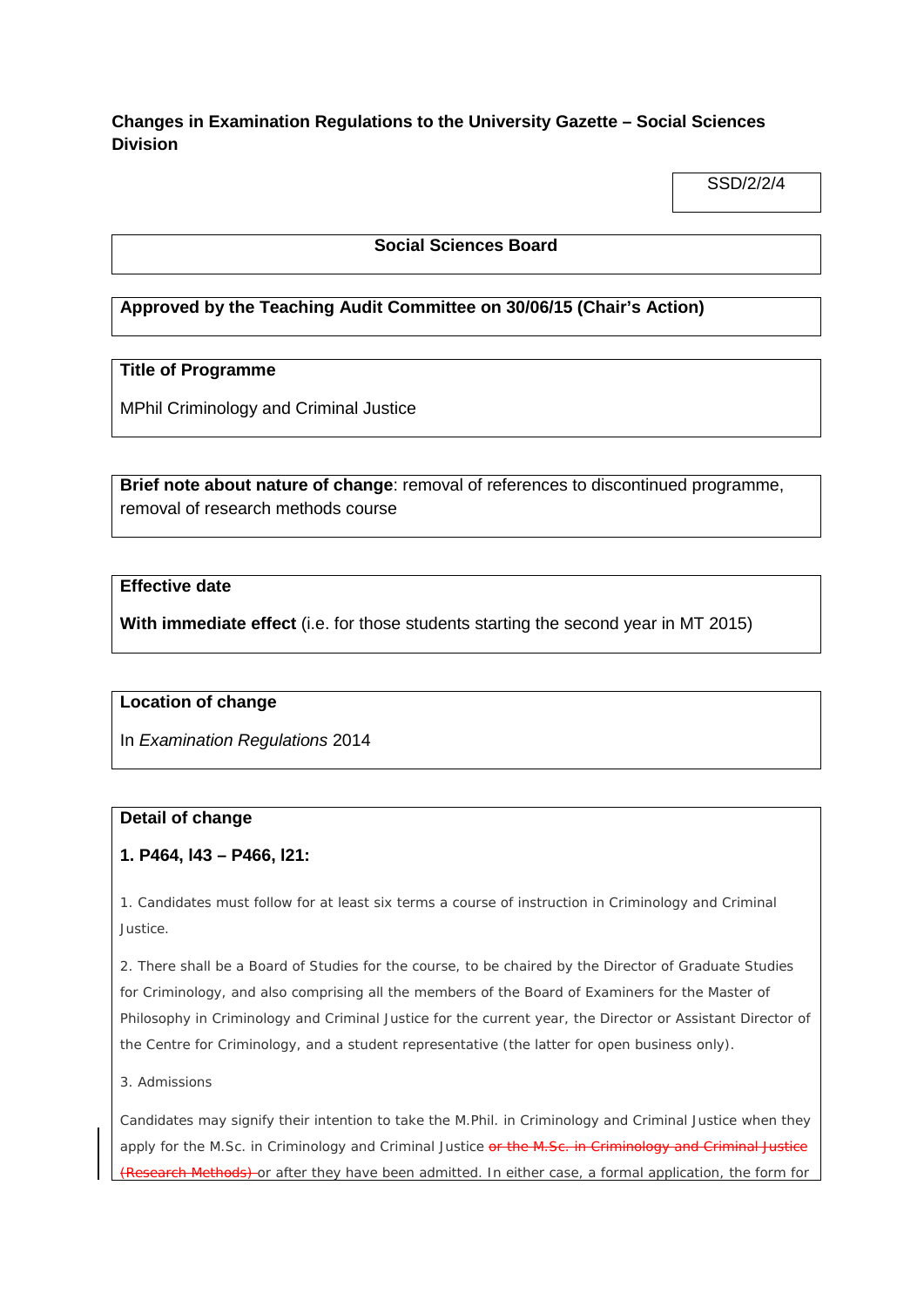which is obtainable from the Graduate Studies Office, must then be made by Friday of Week Four of Trinity Term preceding the Michaelmas Term in which they wish to study for the M.Phil. Admission of those whose thesis topics are approved by the Centre for Criminology's Board of Studies and for whom that Committee certifies the availability of supervision will always be conditional on a specified level of performance in the Part I examination.

#### 4. *Residence*

Candidates must keep six terms statutory residence, which may include periods spent in residence while studying for the M.Sc. in Criminology and Criminal Justice or the M.Se. in Criminology and Criminal Justice (Research Methods).

#### 5. *Courses and examination*

Candidates for the M.Phil. shall satisfactorily complete Part I and Part 2. Part I and Part 2 shall be taken in that order and shall normally be taken in successive years. A candidate wishing to take Part 2 but not to proceed directly from Part I to Part 2 in successive years must seek permission from the Centre for Criminology's Board of Studies. Part I shall consist of the courses and examinations as specified for the M.Sc. in Criminology and Criminal Justice-or the M.Sc. in Criminology and Criminal Justice (Research Methods).

#### 6. (*a* ) *Qualifying Test (Part* 1*)*

Every candidate must pass a qualifying test by the end of the third term from the beginning of the course, which shall consist of the elements as specified in cll. 3-7 of the examination regulations for the M.Sc. in Criminology and Criminal Justice or cll. 3-7 of the examination regulations for the M.Sc. in Criminology and Criminal Justice (Research Methods).

Candidates who fail the qualifying test may be allowed to be reassessed, as specified in cl. 10 of the examination regulations for the M.Sc. in Criminology and Criminal Justice-or cl. 10 of the examination regulations for the M.Sc. in Criminology and Criminal Justice (Research Methods).

#### 6. (*b* ) *Final examination (Part* 2*)*

Candidates shall follow a course of instruction in Empirical Research Methods, satisfy the examiners that they have completed to the required standard such tests or exercises in Research Methods as prescribed as part of such a course of instruction, and be examined by thesis which must not exceed 30,000 words and should not normally be less than 25,000 words. Candidates are required to deliver two typewritten copies of the thesis to the Examination Schools, High Street, Oxford, by noon on Friday of Week Eight of the Trinity Term in which the examination is to be taken.

The course in Empirical Research Methods shall be Research Design and Data Collection, and either Qualitative Methods or Quantitative Analysis for Social Sciences, Social Explanation and Data Analysis, as specified for the M.Sc. in Criminology and Criminal Justice and the M.Sc. in Criminology and Criminal Justice (Research Methods). Where candidates have already taken these courses as part of the either M.Sc., they will not be required to take them a second time. Where a candidate has elected to write a thesis that draws significantly on legal research methods, the Director of Graduate Studies (Research)